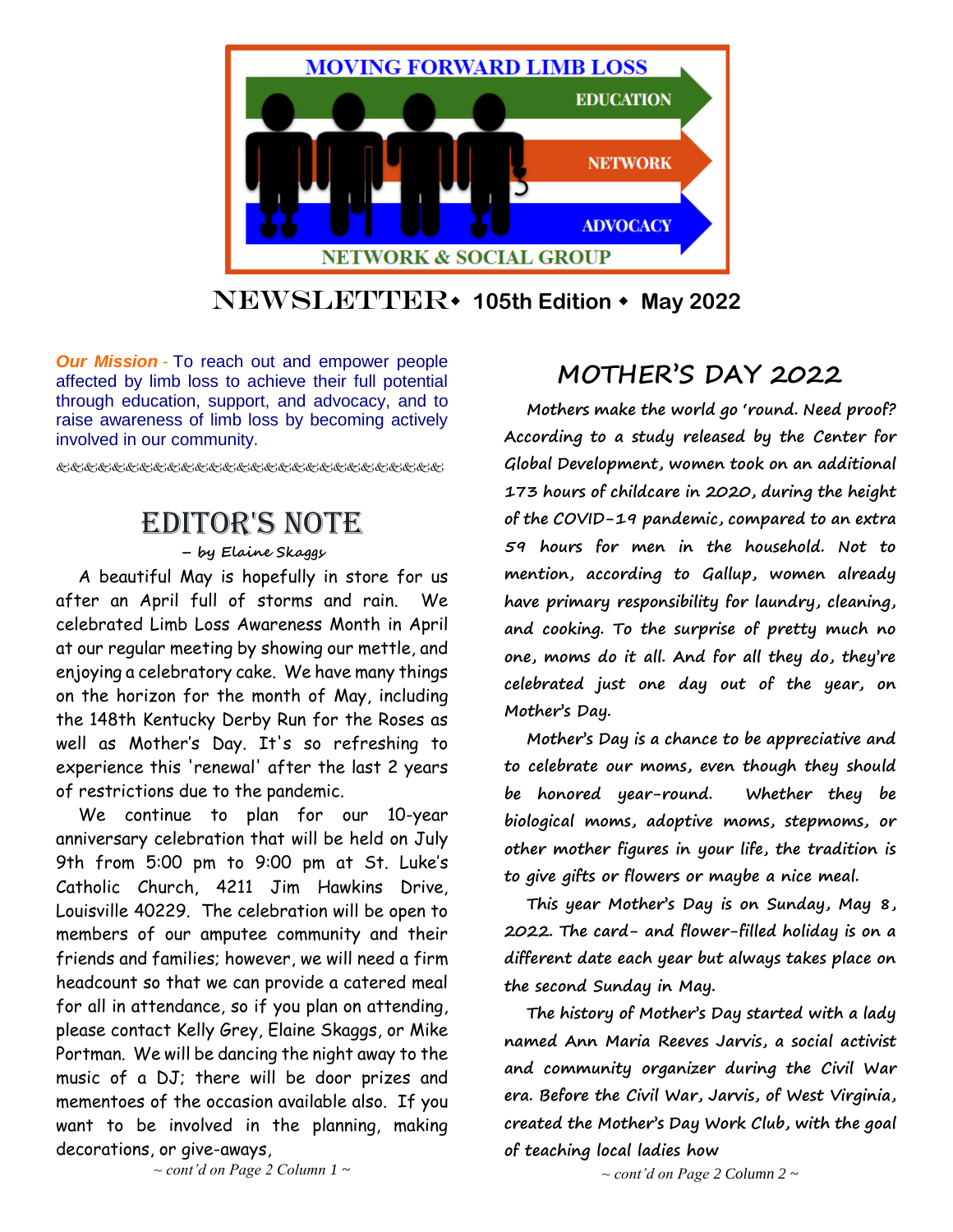### EDITOR'S NOTE (cont'd)

contact Kelly Grey, Elaine Skaggs, or Mike Portman. Whatever the case, plan on being there and having a blast!!

Our regular monthly meetings will be held on May 16 at Southern Indiana Rehab Hospital at 3104 Blackiston Blvd, New Albany, IN 47150, from 6:00 pm to 7:30 pm, and at the Louisville meeting on Saturday, May 28, at the Okolona Fire House, 8501 Preston Hwy, Louisville 40219.

EEEEEEEEEEEEEEEEEEEEEEEEEEEEE

## **LIFE OF A CAREGIVER**

*– by Julia Kelly*

The following article was written by Julia Kelly, a member of our *Moving Forward* group, who was a caregiver and wife to the late Mike Kelly, a below knee amputee and also a member of our group. Mike passed away last year and Julia has remained active in the group, with a unique perspective on what it's like to care for an amputee. Too often we as amputees are so focused on making our own adjustments, and accepting our new life as an amputee, that we forget the pressures placed on those who care for us. It's important for us to remember that our caregivers need cared for as well, and we should never stop showing them how appreciated they are. Since last month was Limb Loss Awareness Month, maybe May should be the month that we focus our attention on honoring all our caregivers, be it spouses, children, other family members or friends, and take time to say thank you for all their efforts, and most of all their love.

### Life of a Caregiver - Figuring out life skills together

Amputees amaze me with their brave ways to get thru daily life. They inspire me to deal with the small challenges in my life with dignity. I know I have no room to complain.

Being the loving caregiver of an amputee is *~ cont'd on Page 3 Column 1 ~*

### **MOTHERS DAY 2022 (cont'd)**

**to care for their children. These clubs unified women. And in 1868, Jarvis came up with something called Mothers' Friendship Day, which had moms of Confederate and Union soldiers come together to promote harmony.**

**Right around the same time, suffragette Julia Ward Howe, in 1870, wrote what's called the Mother's Day Proclamation, to promote world peace and pushed for a Mother's Peace Day to be celebrated in June.**

**Meanwhile, in the 1900's, Anna Jarvis, daughter of Ann, came up with a fairly genius idea that was ahead of its time: A day to honor mothers and the sacrifices they make for their kids. Thus, Mother's Day was born.**

**Ironically, Jarvis herself was both unmarried and childless. Go figure. But she pushed to have her holiday added to the calendar by kicking off a letter-writing campaign. In 1914, President Woodrow Wilson signed a measure that officially made the second Sunday in May Mother's Day.**

**But here's where things get interesting. All those cards and carnations and candy you buy for mom today? Jarvis was having none of it. She wanted moms celebrated, not commercialized. And in the 1920's, she slammed the modern incarnation of the holiday as a materialistic freefor-all. She might be a party pooper. Then, again, she might have a point. According to the National Retail Federation, it's estimated that Americans will spend a mind-boggling \$28.1 billion on Mother's Day alone. That includes cards, flowers, and dinner outings, with 68 percent of moms expecting to get bouquets on May 8.**

**This year after multiple years of the pandemic and all the stress it's placed on moms of school aged kids, they are especially deserving of an** *~ cont'd on Page 3 Column 2 ~*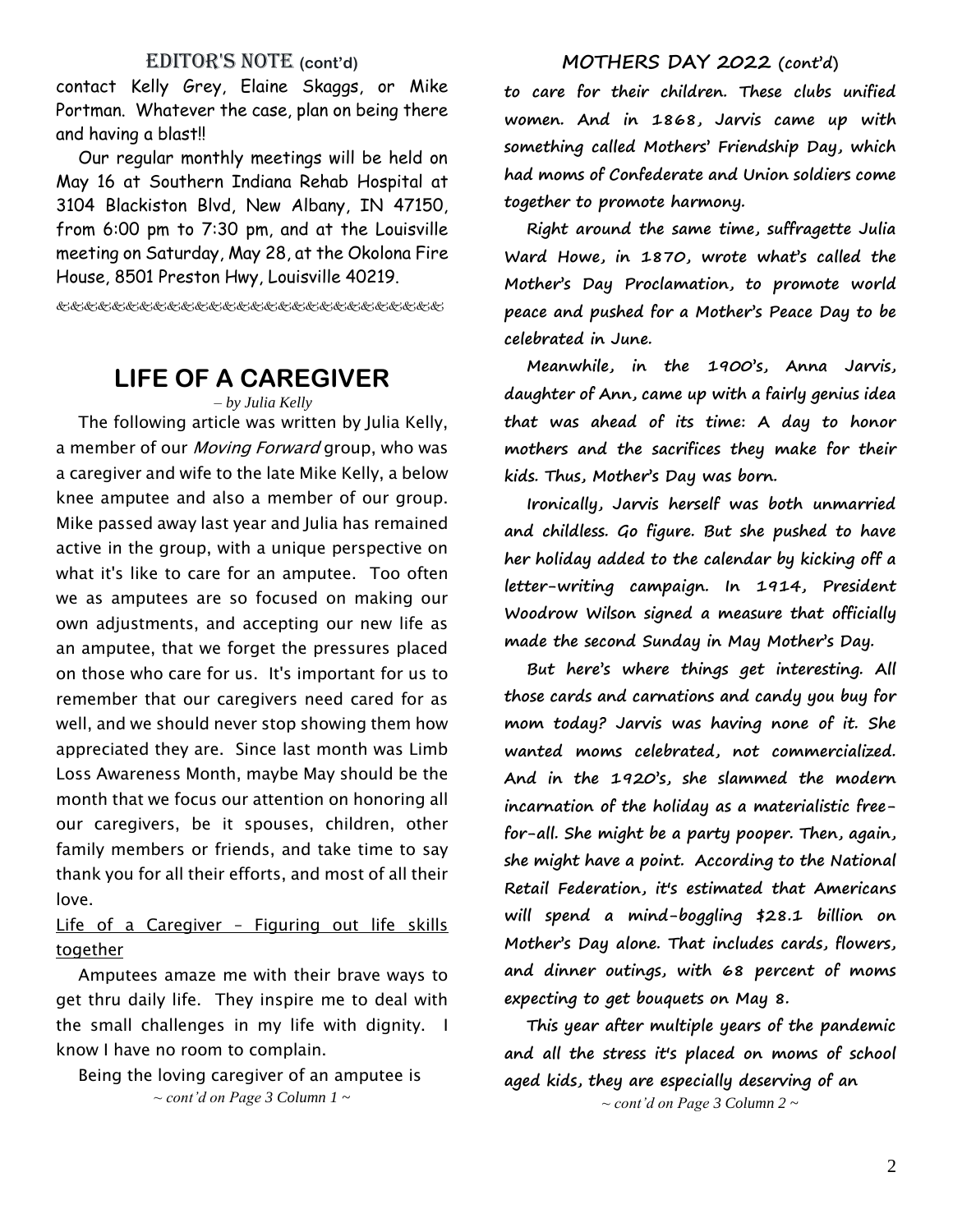### **LIFE OF A CAREGIVER (cont'd)**

both rewarding and challenging. You are there in the trenches of frustration and anger when the amputee is learning how to deal with everyday life. In addition, you have your own frustration and anger, not knowing how to help get a life skill accomplished.

The first thing I always say when a problem comes up is "We will figure this out together". You as a caregiver have a suggestion, but many things can happen with a suggestion:

+ Sometimes your suggestion is not wanted.

+ Sometimes your suggestion is rejected as not workable.

+ Sometimes your suggestion is thought about and accepted a day or two later.

+ Sometimes your suggestion is charmed and golden. It is accepted immediately and works, amputee and caregiver are both so very happy.

### WE DID FIGURE THIS OUT TOGETHER!

使发起的发光发光发光光光光光光光光光光光光光光光光

## **PLANT A GARDEN**

Many of us who have limitations due to our amputations are always looking for life hacks to help us accomplish things that may have been easy tasks pre-amputation. I have discovered a way to enjoy my love of gardening that proves to be much easier than preparing a garden plot in the middle of my yard on one leg. Whether it's on a porch, a deck, or in the yard, there are many ways to create a



container garden, which can provide plants, beautiful flowers, or even edible fresh produce. Containers can take the form of a pot, box, tub, basket, tin, barrel or

hanging basket. You can also use a variety of sizes, preferably something not too large that can be moved around easily. I've also discovered that if you are using a large or extra large pot, like two that I'm using for tomato plants, you can fill them half full of packing peanuts, then add your garden

*~ cont'd on Page 4 Column 1 ~*

### **MOTHERS DAY 2022 (cont'd)**

**official day to honor their contributions to their families and to society and to acknowledge the hard work and sacrifices they've made to raise their kids.** 

**And here's one last fun fact according to the Society of American Florists: Some of the most popular Mother's Day flowers aren't red roses, but in fact, callas, freesias, and gerbera daisies.**

**So regardless of whether or not you ARE one, we all HAVE one – celebrate and honor her on May 8!!**

kkkkkkkkkkkkkkkkkkkkkkkkkkkkkkk

# **QUOTE OF THE MONTH**

"A hundred years from now...it will not matter what my bank account was, the sort of house I lived in, or the kind of car I drove ... but the world may be different because I was important in the life of a child."

*-- by Kathy Davis, artist and greeting card designer* &&&&&&&&&&&&&&&&&&&&&&&&

# **Ways to Donate to MOVING FORWARD Limb Loss Network& Social Group**

### *AmazonSmile*

Go to ["Smile.Amazon.com"](https://smile.amazon.com/ap/signin?_encoding=UTF8&openid.assoc_handle=amzn_smile_mobile&openid.claimed_id=http%3A%2F%2Fspecs.openid.net%2Fauth%2F2.0%2Fidentifier_select&openid.identity=http%3A%2F%2Fspecs.openid.net%2Fauth%2F2.0%2Fidentifier_select&openid.mode=checkid_setup&openid.ns=http%3A%2F%2Fspecs.openid.net%2Fauth%2F2.0&openid.ns.pape=http%3A%2F%2Fspecs.openid.net%2Fextensions%2Fpape%2F1.0&openid.pape.max_auth_age=0&openid.return_to=https%3A%2F%2Fsmile.amazon.com%2Fgp%2Faw%2Fch%2Fhomepage) Sign in or Create your account Hover over "Accounts and Lists"

Under the "Your Account" items, Click on "Your AmazonSmile" AmazonSmile is a website operated by Amazon with the same products, prices and shopping features as Amazon. The difference is that when you shop smile.amazon.com, the AmazonSmileFoundation will donate 0.5% of the purchase price of eligible products to the charitable organization of your choice!

Once you have registered, you can check back to see how much your orders have contributed to *Moving Forward*. You will know you are contributing to the group because under the search bar it will say "Supporting *Moving Forward* Limb *~ cont'd on Page 4 Column 2 ~*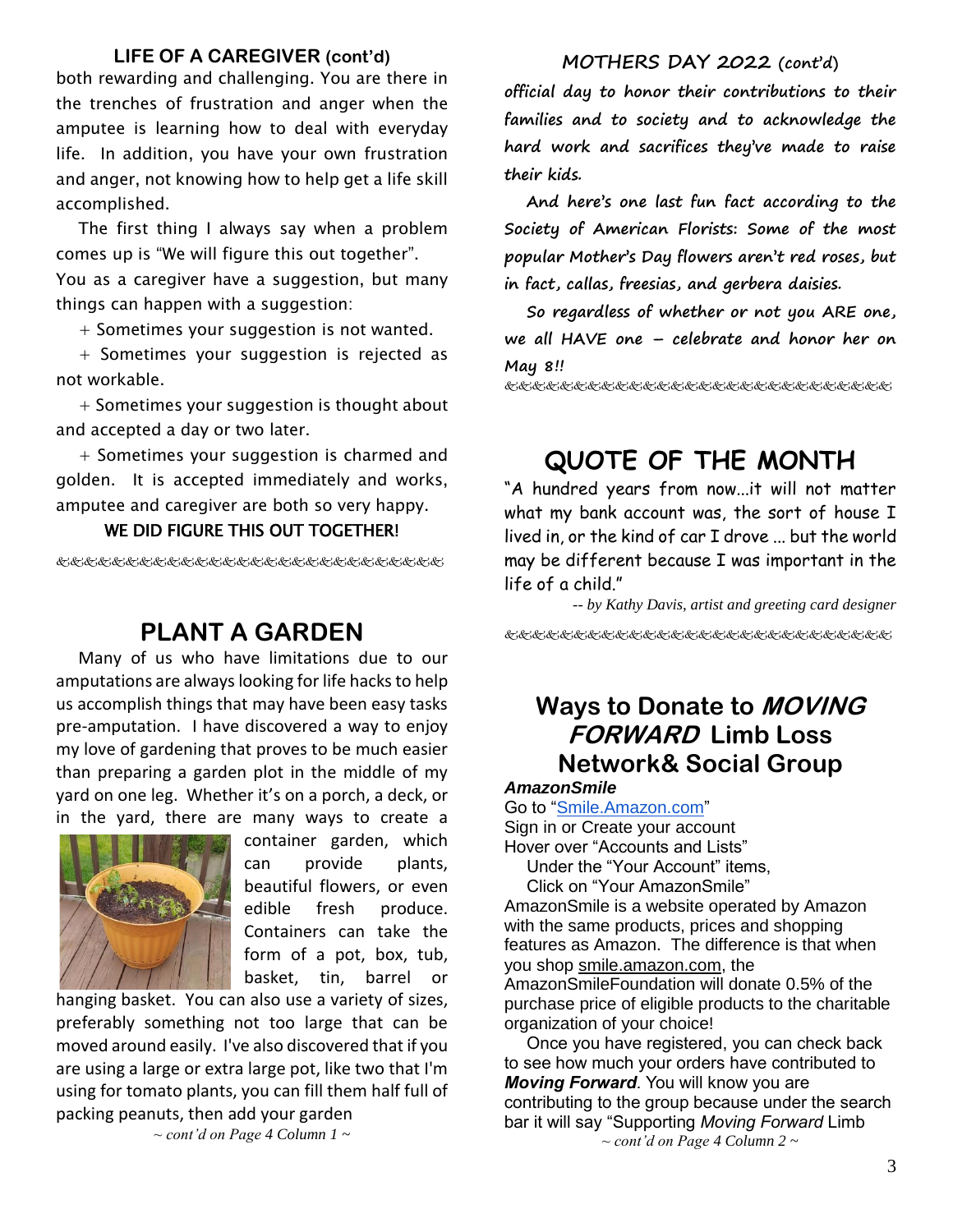## **PLANT A GARDEN (cont'd)**

soil, to prevent the containers from being so heavy that they cannot be moved. By the way, the packing peanuts I use can be purchased at any office supply store. This will also allow you to rotate your containers so that the growing conditions for each type of plant can be achieved. Almost any plant that can be grown in a garden, can be grown in a container, so your options are nearly limitless. Although container gardening can be a viable option for anyone, it is the perfect solution for amputees, because of the ease of planting, maintenance, and harvesting.

使发电电电电电电电电电电电电电电电电电电电电电

# RECIPE OF THE MONTH

## Old Fashioned Apple Crisp

*yield:* 12 servings ~ *prep time:* 30 minutes *cook time:* 45 minutes ~ *total time:* 1 hour 15 mins *Old Fashioned Apple Crisp is a classic for a reason! Sweet and spiced apples topped with a crispy oat crumble topping – every family should have a version of this recipe on hand!*

## **Ingredients**

- 10 cups peeled, cored and sliced apples
- 1 cup granulated sugar
- 1 tablespoon flour
- 1 teaspoon cinnamon
- $\bullet$  1/2 cup water

### **For the topping**

- 1 cup quick-cooking oats
- 1 cup flour
- 1 cup packed brown sugar
- 1/4 teaspoon baking powder
- 1/4 teaspoon baking soda
- 1/2 cup unsalted butter, melted

### **Instructions**

- 1. Preheat oven to 350 degrees F.
- 2. Place the sliced apples in a 9x13-inch pan. Mix the granulated sugar, 1 tablespoon flour and ground cinnamon together, and sprinkle over the apples. Pour the water evenly over the mixture.
- 3. Combine the topping ingredients together. Crumble evenly over the apple mixture.
- 4. Bake for about 45 minutes, until the apples are soft and the crumble is golden brown.

€&&&&&&&&&&&&&&&&&&&&&&&

## **Ways to Donate to MOVING FORWARD**

**(cont'd)**

Loss Network & Social Group, Inc." *Kroger Community Rewards Program*

Go to:

["https://www.kroger.com/account/enrollCommunity](https://www.kroger.com/account/enrollCommunityRewardsNow/) [RewardsNow/"](https://www.kroger.com/account/enrollCommunityRewardsNow/)

- Click on "View Details" (this will take you to a new screen to select our group)
- Enter our organization number: DC476 or,
- Sign in or Create your account under box "I'm a Customer"
- Click on "View Details" (this will take you to a new screen to select our group)
- Sign in or Create your account under box "I'm a Customer"
- Search for "Moving Fwd Limb Loss Network & Social Group"

### *If you do not have internet access:*

Register at the Service Desk of your local Kroger. Once you have registered, the bottom of your receipt will say that your "Community" Rewards are going to *Moving Forward* Limb Loss Network & Social Group. You can check the amount of your community rewards on their website for each quarter.

### *Employer Deductions*

Many employers offer employees the opportunity to have automatic payroll deductions which are donated to a charity of their choice. Some companies will **MATCH** your donation. If you Enter our organization number: DC476 or, your employer uses Frontstream, Truist, or Network for Good to manage their deductions, *Moving Forward* is listed.

## NEWSLETTER ISSUES

*MOVING FORWARD* has been publishing newsletters since Sep 2013. To view or print previous issues, go to our website at: *ampmovingforward.com.*

&&&&&&&&&&&&&&&&&&&&&&&&&